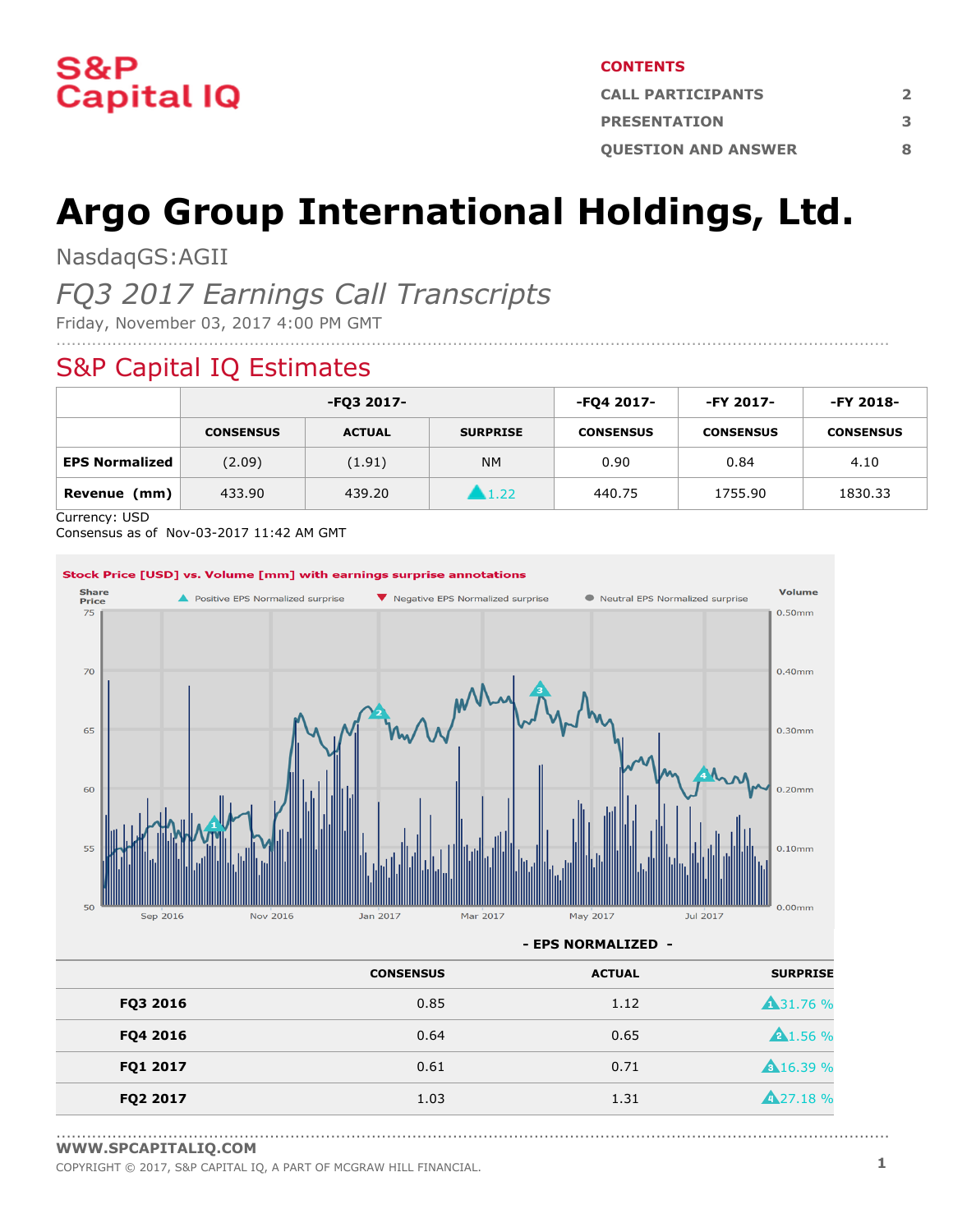....................................................................................................................................................................

## <span id="page-1-0"></span>**Call Participants**

**EXECUTIVES**

**Jay S. Bullock** *Executive Vice President and Chief Financial Officer*

**Mark E. Watson** *CEO & Director*

**Mark H. Rose** *Chief Investment Officer and Senior Vice President*

### **Susan Spivak Bernstein**

*Senior Vice President of Investor Relations*

**ANALYSTS**

**Anthony To** *Keefe, Bruyette, & Woods, Inc., Research Division*

**Elyse Beth Greenspan** *Wells Fargo Securities, LLC, Research Division*

#### **Matthew John Carletti** *JMP Securities LLC, Research*

*Division*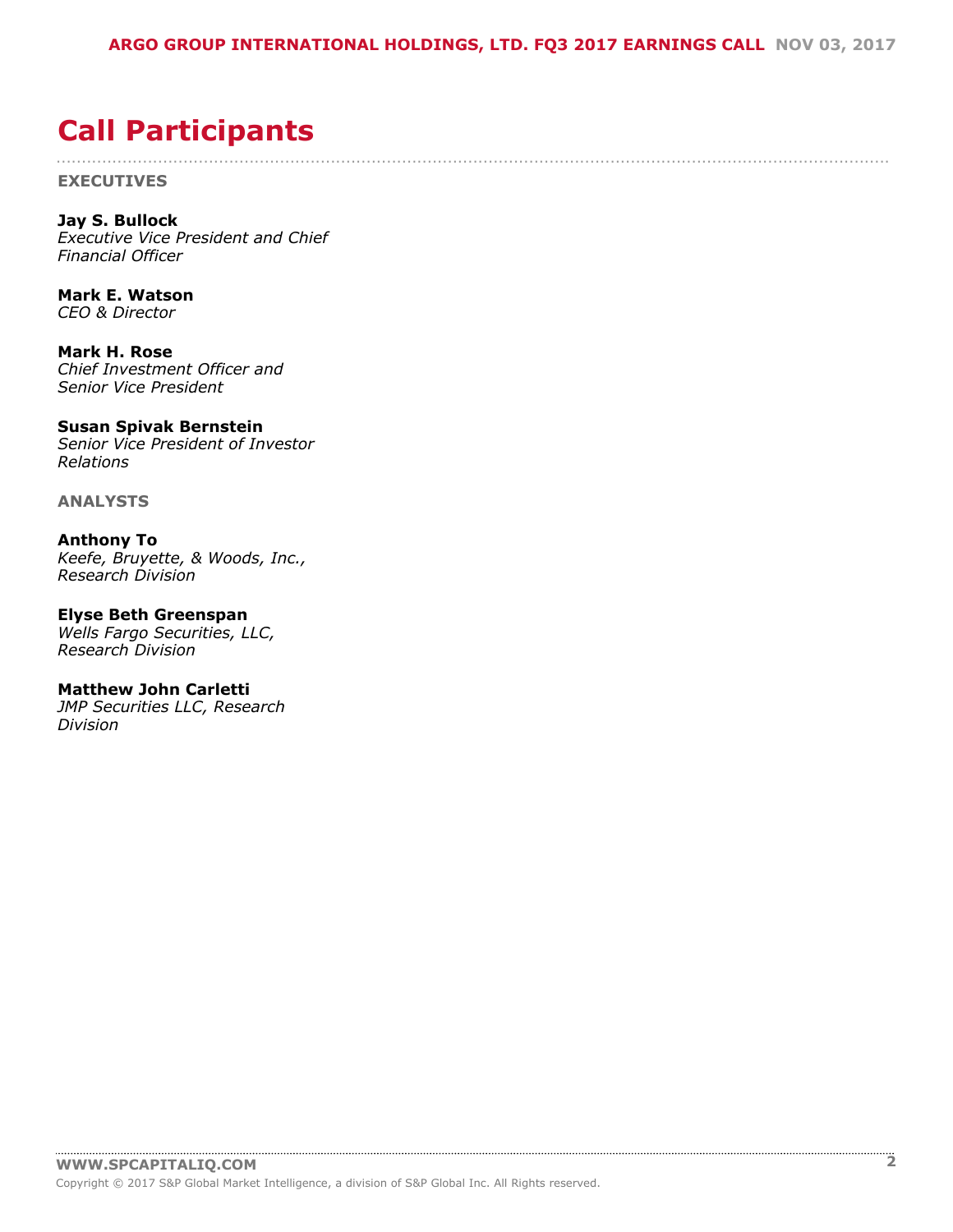## <span id="page-2-0"></span>**Presentation**

#### **Operator**

Good day, and welcome to the Argo Group Third Quarter 2017 Earnings Conference Call. [Operator Instructions] Please note, this event is being recorded.

I would now like to turn the conference over to Susan Spivak Bernstein, Senior Vice President of Investor Relations. Please go ahead.

....................................................................................................................................................................

#### **Susan Spivak Bernstein**

#### *Senior Vice President of Investor Relations*

Thank you, and good morning. Welcome to Argo Group's conference call for the third quarter 2017 results. Last night, we issued a press release on our earnings, which is available on the Investors section of our website at www.argolimited.com. Presenting on the call today is Mark Watson, Chief Executive Officer, who will share his thoughts about the quarter; after which, Mark Rose, our Chief Investment Officer, will discuss the investment results and strategy; followed by Jay Bullock, Chief Financial Officer, who will add some more color and commentary to the financial results. As the operator mentioned, this call is being recorded.

As a result of this conference call, Argo Group management may make comments that reflect our intentions, beliefs and expectations for the future. Such forward-looking statements are qualified by the inherent risks and uncertainties surrounding future expectations generally and may materially differ from actual future results involving any one or more of such statements. Argo Group undertakes no obligation to publicly update forward-looking statements as a result of events or developments subsequent to this conference call. For a more detailed discussion of such risks and uncertainties, please see Argo Group's filings with the SEC.

With that, I'll turn the call over to Mark Watson, Chief Executive Officer of Argo Group. Mark?

#### **Mark E. Watson**

#### *CEO & Director*

Thank you, Susan. Good morning, everyone, and welcome to our third quarter conference call.

Despite this year's historic industry-wide catastrophe losses, Argo's strategy of building a leading specialty insurer remains our focus. Our U.S. business continues its strong growth momentum and we're excited about the future of our International operations, including the Lloyd's business. Overall, our risk and capital management framework protected our balance sheet during the quarter with all the activity that we'll go through in a minute. And with our underwriting expertise of focused distribution strategy and expanding global platforms, we're in a great position to pursue the attractive market opportunities as long-needed price increases take shape.

Having said that, even absent the effect of recent events, Argo's never been in a better position to successfully compete in International Specialty markets. As you all know, the third quarter of 2017 was significantly impacted by the natural catastrophe losses from Hurricanes Harvey, Irma and Maria as well as the earthquake in Mexico. Losses from these events are the worst in a quarter since 2005, which included Hurricanes Katrina, Rita and Wilma. Back then, we were not yet in the reinsurance business, and at the time, I remember thinking that on a risk-adjusted basis, that we would be better off as a reinsurer than an insurer.

And of course, shortly after that, we then acquired our Bermuda platform, and as you know, we closed on our Ariel Re acquisition during the first quarter of 2017, which also gave us greater scale in the reinsurance business, but also contributed to the losses in this quarter. I mention this to note that on a reported basis, our adjusted net operating loss was \$57.4 million or \$1.91 per share in the third quarter.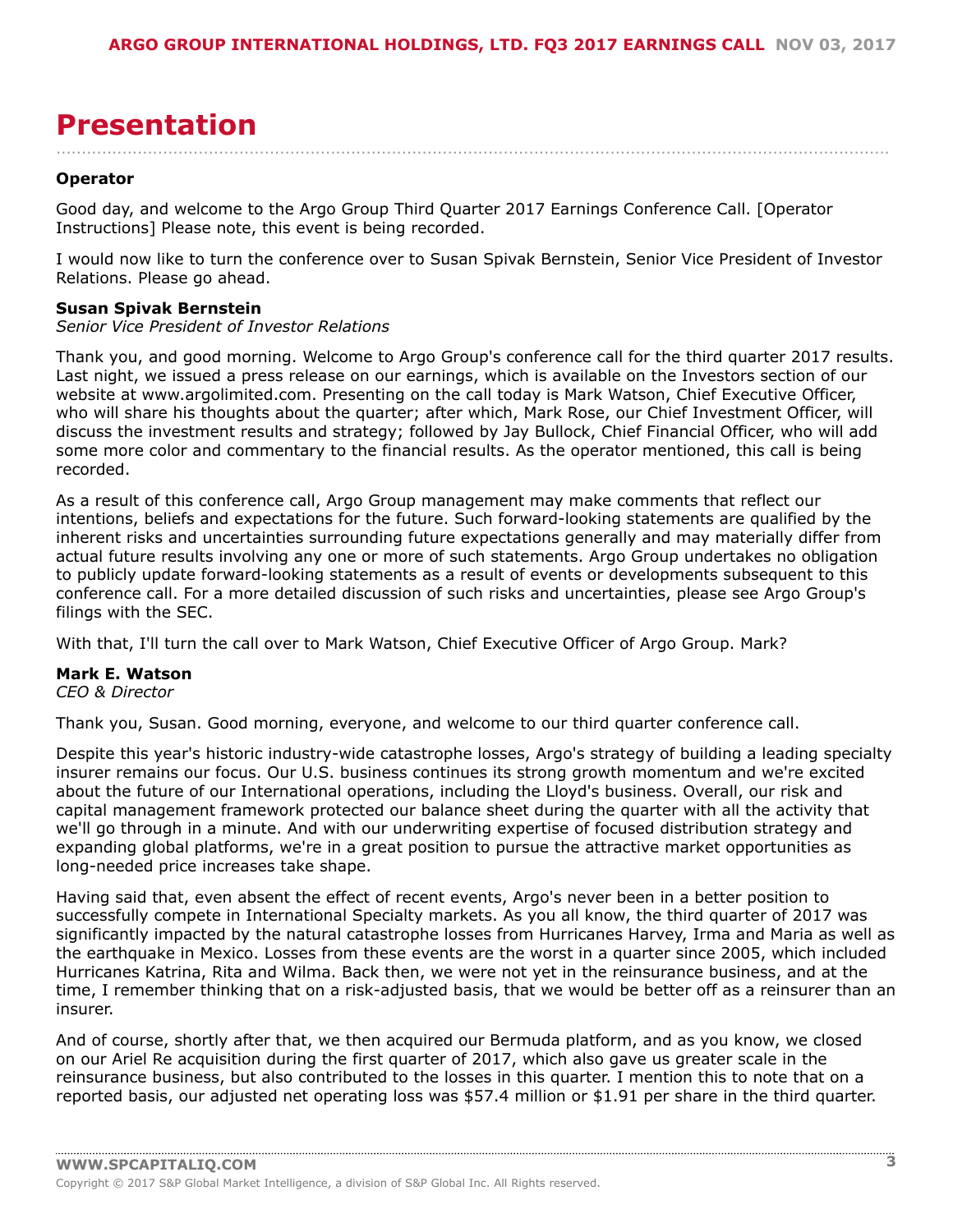So a little bit more volatility, but when I think about the return that we get on reinsurance versus insurance, I think it's a better use of our capital and aggregate exposure to property cat.

These results, as we pre-announced last month, were negatively impacted by \$104.5 million of cat losses from various events during the quarter. We also reported \$15 million of higher attritional losses primarily related to the property business at Syndicate 1200.

For transparency and to give you a clearer perspective of the core profitability of our book, we presented the adjusted underlying results in the tables in our press release, which if you haven't had a chance to look at, I would encourage you to do so. One important point to consider coming out of this complex quarter is that in 2018, our reinsurance programs will be purchased in a slightly different manner than this year because the Ariel Re acquisition didn't close until the first quarter of this year, and because most reinsurance and retro programs were put in place on the first of the year, we ended up with multiple programs, and that means multiple retentions in some instances. So I think that we'll be in a much better spot going forward in 2018. As you know, we're in the middle of placing all of that right now, and we can talk more about that in Q&A if you would like.

Moving on to capital management. During the quarter of 2017, we repurchased \$33.8 million or a little over 560,000 shares of stock at an average price of, I believe, just under \$60 a share. As we've talked about in the past, we will capitalize on opportunities when our stock price corrects to a level that does not, in our view, reflect the value of the franchise we're building. That brings our total repatriation through share purchases and dividends to nearly \$560 million since we began our share repurchase program.

We ended the quarter with book value per share of \$60.96, up approximately 3.4% from year-end 2016, inclusive of dividends paid. The risk management strategies we employ to protect our balance sheet leave us well-positioned now to write more business at better returns and improving pricing environment. And I say that because I do think we'll see pricing going up across the board, mainly in places where we've had losses, but I do think we'll see it in many places. Having said that, I think given the changes that we've made to our portfolios over the last few years as you'll see in the numbers, I think that we will still move ahead, even if market pricing doesn't change very much.

Before I talk more about the market, I want to highlight some of the positive underlying trends that continued to emerge in our results. First, we continue to generate strong profitable growth in our U.S. operations. In the third quarter of 2017, gross premiums were up -- gross written premiums were up 18.9%, with the strongest growth in the liability and specialty lines. Specifically, growth was fueled by casualty in our Excess and Surplus Lines business, our Surety business, our professional -- Argo Pro, our professional liability business; and Rockwood, our mining business; and the specialty program business as well.

From a profitability standpoint, the adjusted ex-cat accident year loss ratio was 57.2% for the U.S. compared with 58.5% from the prior year. This marks the 17th quarter that our loss ratio in the U.S. was below 60%, which is why I was saying a minute ago that I think we're in a really good spot even if pricing doesn't improve at the level that we think it might.

The strong growth and improved profitability in U.S. operations reflects the benefits of our growing profitable relationships strengthened by our ongoing investments in technology. Through digitization and predictive analytics, we've built better tools for risk selection and pricing and, of course, those investments continue.

Moving on to our International Operations. Despite recent catastrophic losses and pricing challenges, we're confident about the future of our International Operations, which include London, Bermuda, Latin America and other emerging markets. Third quarter 2017 gross written premium was up 67.6%, driven primarily by the acquisition of Ariel Re. Having said that, even if you exclude Ariel Re, our international business in the third quarter was up approximately 7%, benefiting from our growth in our Bermuda casualty business, global professional lines and Brazil.

From a profitability standpoint, the adjusted ex-cat accident year loss ratio deteriorated to 58.3 from 49.9 due primarily to higher attritional losses on the property book that I mentioned earlier from Syndicate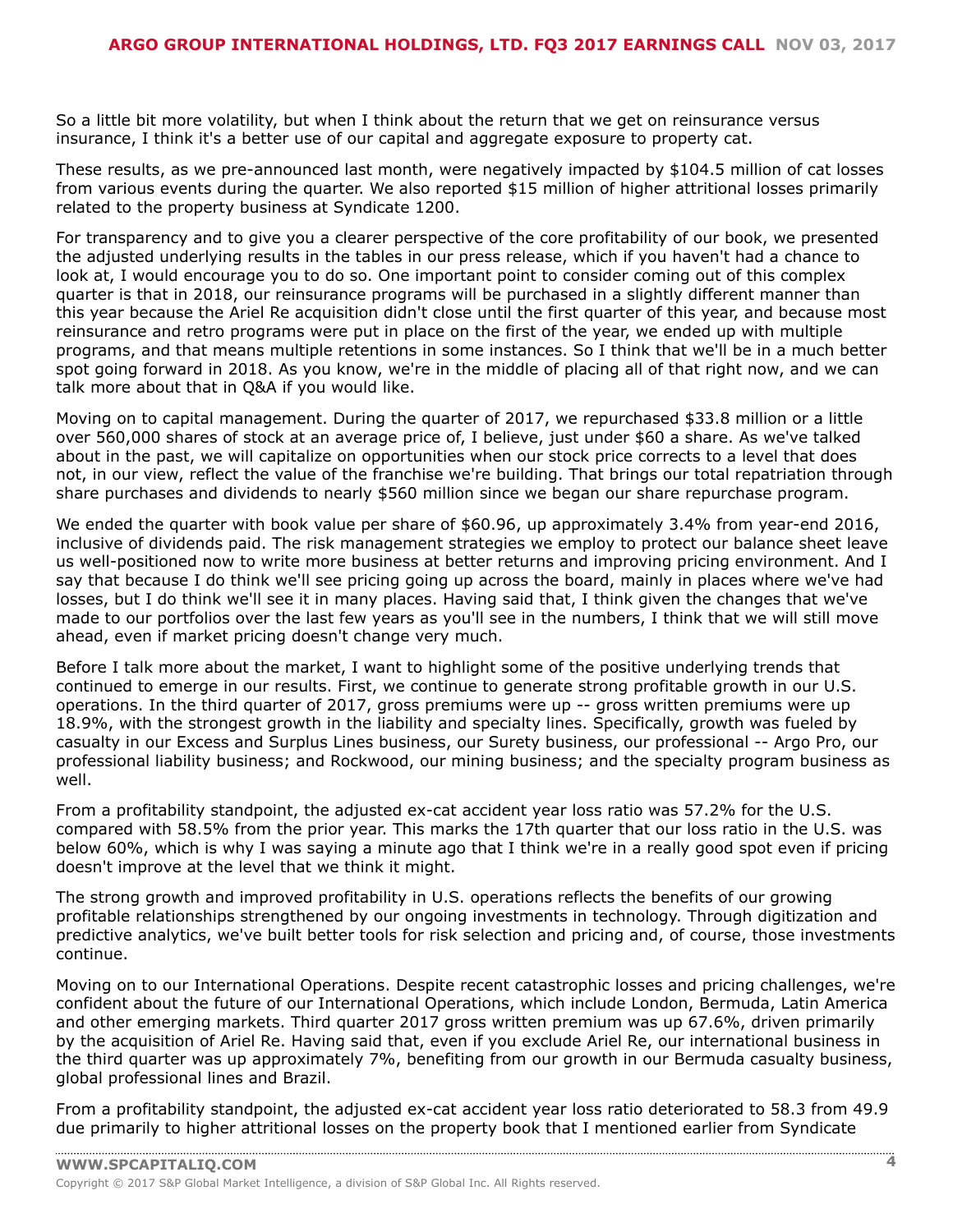1200. Fortunately, this is short-tail business, most of which was written in 2017 and will earn out over the next few quarters. We've not renewed the poorest performing accounts, have refined our risk appetite, and are using new pricing models to better predict the future loss costs of the written business.

I've been talking for many quarters about the margin pressure at Lloyd's, of which property has experienced the most significant declines over recent years. Given that the Lloyd's market is expected to absorb a disproportionate share of the recent catastrophic losses, I would expect to see significant pressure in the market to raise rates to a level that produces more adequate returns.

Our position as one of the larger syndicates in the market should make us a primary beneficiary of these emerging favorable pricing trends. Having said that, if we don't see that happening, then I suspect we'll reallocate our capital more towards our reinsurance business and away from the D&F property business if pricing doesn't improve to levels we think are appropriate.

Over the last 15 years, we've built a franchise strongly positioned to capitalize on opportunities in the U.S., mainly our Excess and Surplus Lines business, Commercial lines, our Bermuda insurance and Reinsurance markets, Lloyd's and most recently in Latin America. While the timing of our Ariel Re acquisition led to additional third-quarter losses, again, I'm referring to having multiple retentions in our reinsurance and retro program, the transaction gives us greater scale to position the company to benefit from the improvement in global property reinsurance rates and in other lines of business at Lloyd's.

And I think that when you look at all the risk that we've added to the books through the Ariel transaction, I know there was some concern at the beginning of the year of how this would play out, and while it would have been nice if maybe this happened a year from now, I feel pretty comfortable that our risk management of our balance sheet is sound, and I think we just had a number of incidents where we had a chance to prove that to ourselves and to everyone else.

In conclusion, while the wind blew and our results reflected its effects, our strategy of growing as a specialty insurer is consistently proving to be sound. We continue to grow through our strategic acquisitions of focused global distribution strategy, company-wide systems improvements, wise investing, product innovation and ambitious recruitment of top-tier talent. And because results in our investment portfolio reflect our active management and total return strategy, I'm now going to turn -- going to ask Mark Rose, our Chief Investment Officer, to make some comments on our portfolio and current market trends.

#### **Mark H. Rose**

#### *Chief Investment Officer and Senior Vice President*

Thanks, Mark. Let's go over the Argo investment performance for the quarter. The third quarter total return was up 1.3%, which is flat to the third quarter of 2016. Year-to-date, we are up 4.4% versus 4.3% in 2016. However, with the acquisition of Ariel Re and the growth of the portfolio, our dollar return was \$20 million higher to \$194 million.

From a top-down perspective, our solid portfolio growth year-to-date has been driven by our allocation in U.S. and global equities versus 2016, which was largely driven by a rally in the credit markets. As you can see in Argo's investor presentations, we invest 10% to 11% of our portfolio in equities with a U.S. to global split of around 70-30. We track allocation in our risk portfolio.

For the quarter, our risk portfolio was up 3.3% and year-to-date, 9.8%. This compares favorably to the risk portfolio's performance last year of 2.8% and 9.1% for the year -- 9 months into '16. Year-to-date, Argo's risk portfolio especially benefited from the U.S. equity allocation, which was up 10.3% versus 6.8% in '16; and global equities, which were up 15.7% year-to-date versus 8.1% in 2016. Given the outsized growth in equities over the last 12 months, we have trimmed the portfolio to maintain our targeted balance in risk assets. Argo's allocation also to high yield, emerging market debt and private equity, contributed to the risk portfolio's year-to-date returns. High-yield, up 6.3%; EM debt, 10.2%; and private equity, 9.4% year-to-date.

Moving to the core bond portfolio. The core bond portfolio was up 0.8% versus 0.6% in '16 for the third quarter. [Year-to-date,](www.capitaliq.com) our core bond portfolio was up 2.7% versus 2.9% in 2016. During the quarter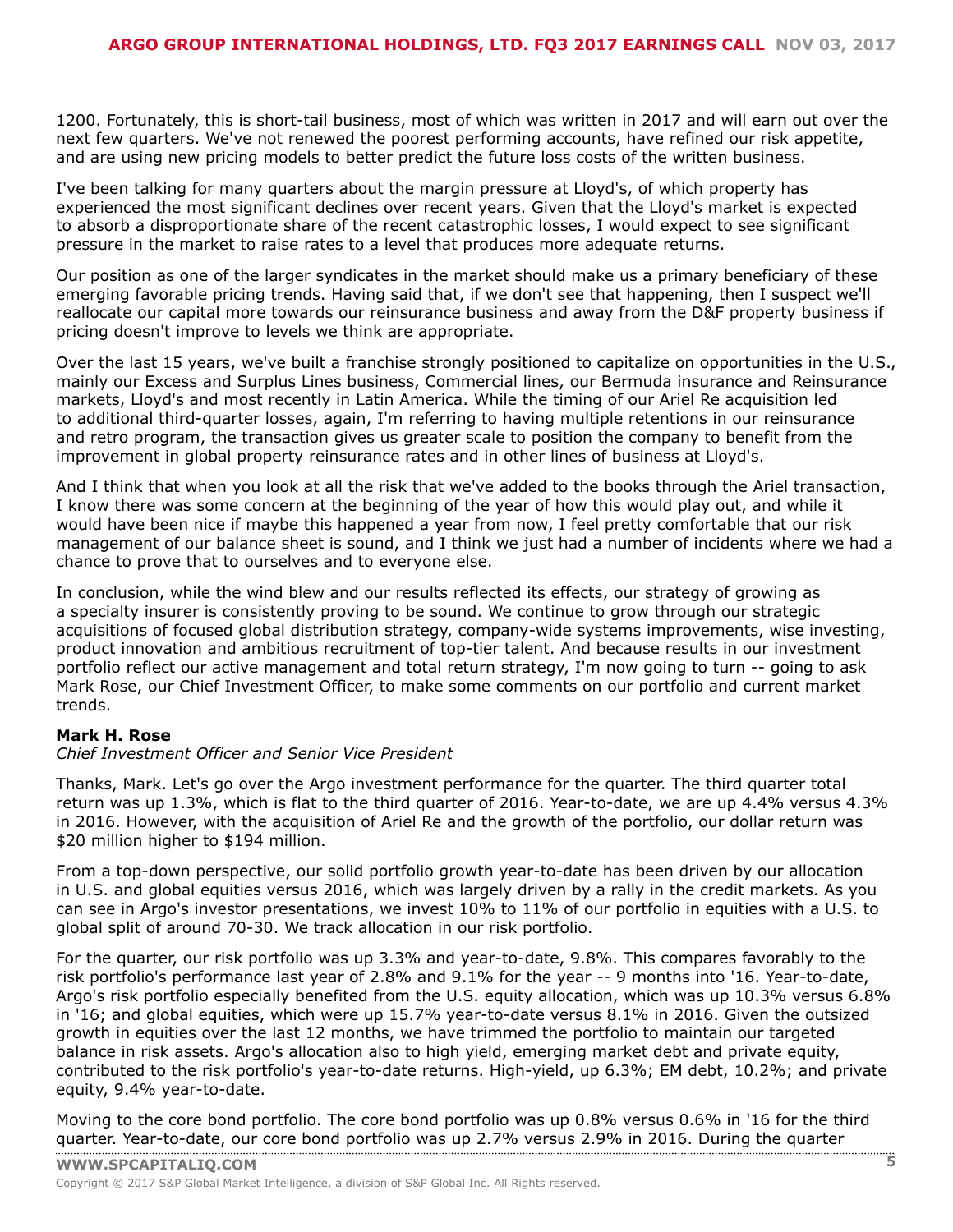and year-to-date, our core bond portfolio benefited from spread compression in the U.S. although to a lesser degree versus 2016, when the debt markets rallied into the first 9 months. Our international debt portfolios, which make up approximately 1/3 of the core bond portfolio, benefited this year from maintaining a short duration bias with rising sovereign rates and benefited from a weakening U.S. dollar.

Our reported net investment income for the quarter was \$30.8 million, down \$1.9 million versus a year ago and down \$12.8 million versus the second quarter of 2017. Our second quarter benefited from the sale of SureTec, which was part of our alternatives portfolio. Year-to-date, our net investment income was \$105 million versus \$90 million in 2016. This aided from growing income from bonds and stocks, and alternatives were up mainly due to the SureTec sale this year.

With that, I will turn the call back to Jay.

#### **Jay S. Bullock**

#### *Executive Vice President and Chief Financial Officer*

Thanks, Mark, and good morning, everyone. Let me add some additional color on the financials, and then open it up to questions. We recognize that there are a lot of moving pieces to the numbers, and I've included additional exhibits in our press release to show our underwriting margins adjusted for extraordinary items, demonstrating the true underlying trends in the business.

Of course, the majority of the unusual items in the quarter emanated from the significant catastrophe losses experienced by the industry as noted and consistent with our pre-announcement, we reported a \$104.5 million in losses in the current quarter. Included in this number is a catastrophe-related premium adjustment of \$14.5 million that was a direct reduction to earned premium. This adjustment is related to an aggregate contract and represents the reversal of the expected outcome of that contract over the first 9 months of the year. The contract had the effect of reducing retained losses by a much larger amount.

We got an additional impact to net earned premium due to other catastrophe and risk management purchases of \$8.1 million. During the second half of the year, we made additional purchases to align the combination of Ariel and our existing businesses with our risk appetites. These purchases, which totaled approximately \$20 million, were made in each case for the balance of the year and as a result will be fully recognized by year-end. We estimate the benefit from recoveries under the contract to date to be in excess of the premiums paid.

Finally, as reported, we increased our current accident year loss pick primarily related to property business and Syndicate 1200. The net effect of this was to raise the current year non-cat loss ratio for the international segment to 56.4% or higher than we find acceptable. We expect that non-cat loss ratio to continue into the fourth quarter of 2017, and then, gradually move back to a more acceptable level over the first 6 months of 2018 as the earned premium related to the 2017 business earns out.

The second item is the expense ratio. The reported expense ratio in the quarter of 42.7 reflects the lower earned premium of \$22.6 million and a one-time charge of \$3.5 million related to a long-standing premium tax dispute that was resolved during the quarter.

Adjusting for these one-time items, the expense ratio would've been 39.5% and reflects a modest shift to business with a higher acquisition cost, such as Surety and programs, and our ongoing investments in technology and people in support of our strategic plans as evidenced by the strong growth, most notably in the U.S. business of 18.9% in the third quarter.

For the third quarter of 2017, the effective tax rate for the group was 7% versus our base assumption of 20%. The lower-than-expected rate was mainly due to more than 60% of our results attributable to our Bermuda operations, a 0 tax jurisdiction. For the first 9 months of 2017, the effective tax rate for the group was 22.3% or very close to our expectations.

Moving on to balance sheet and reserves. We had a favorable development in the overall loss reserves of \$1.3 million in the third quarter of 2017 compared to \$2.9 million favorable development in comparable period of 2016. The U.S. operations reported favorable development of \$10.7 million. In addition, there was also a [favorable](www.capitaliq.com) development in International Operations of \$2.6 million.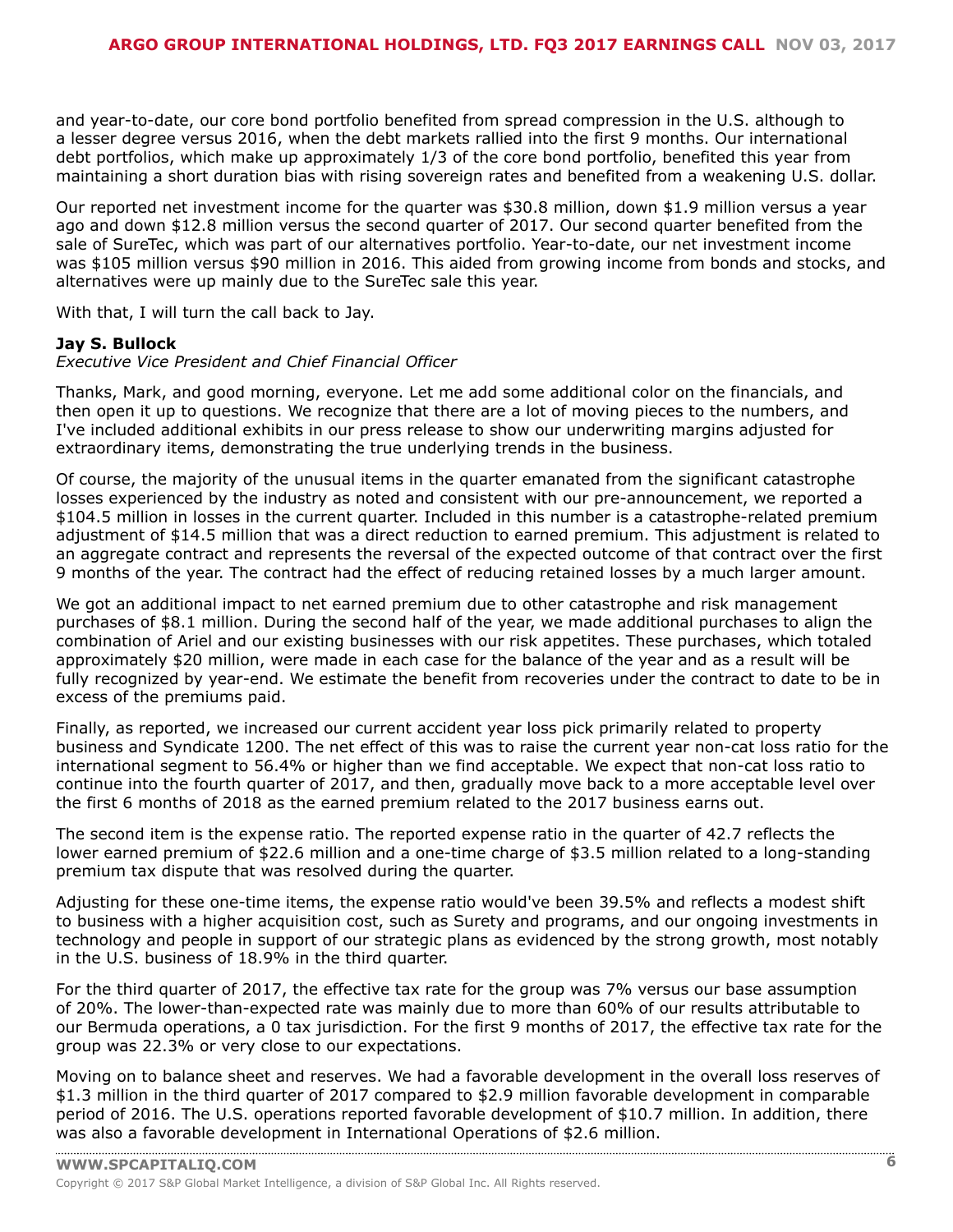#### **ARGO GROUP INTERNATIONAL HOLDINGS, LTD. FQ3 2017 EARNINGS CALL NOV 03, 2017**

Run-off operations had unfavorable development of \$12 million in the third quarter of 2017 compared to \$11.5 million in the 2016 period. This was the net effect of unfavorable development in A&E reserves as cases continue to stay open longer than anticipated, offset by a favorable move in our risk management run-off reserves.

We ended the quarter with a pretax unrealized embedded gain of \$180 million compared to \$159 million on June 30, and \$134 million at March 31, 2017. The majority of the gains are part of the equity -- of our equity holdings. Our fixed income holdings remained very short in duration, and the carrying value approximates market value.

Operator, that concludes our prepared remarks, and we're now ready to take questions.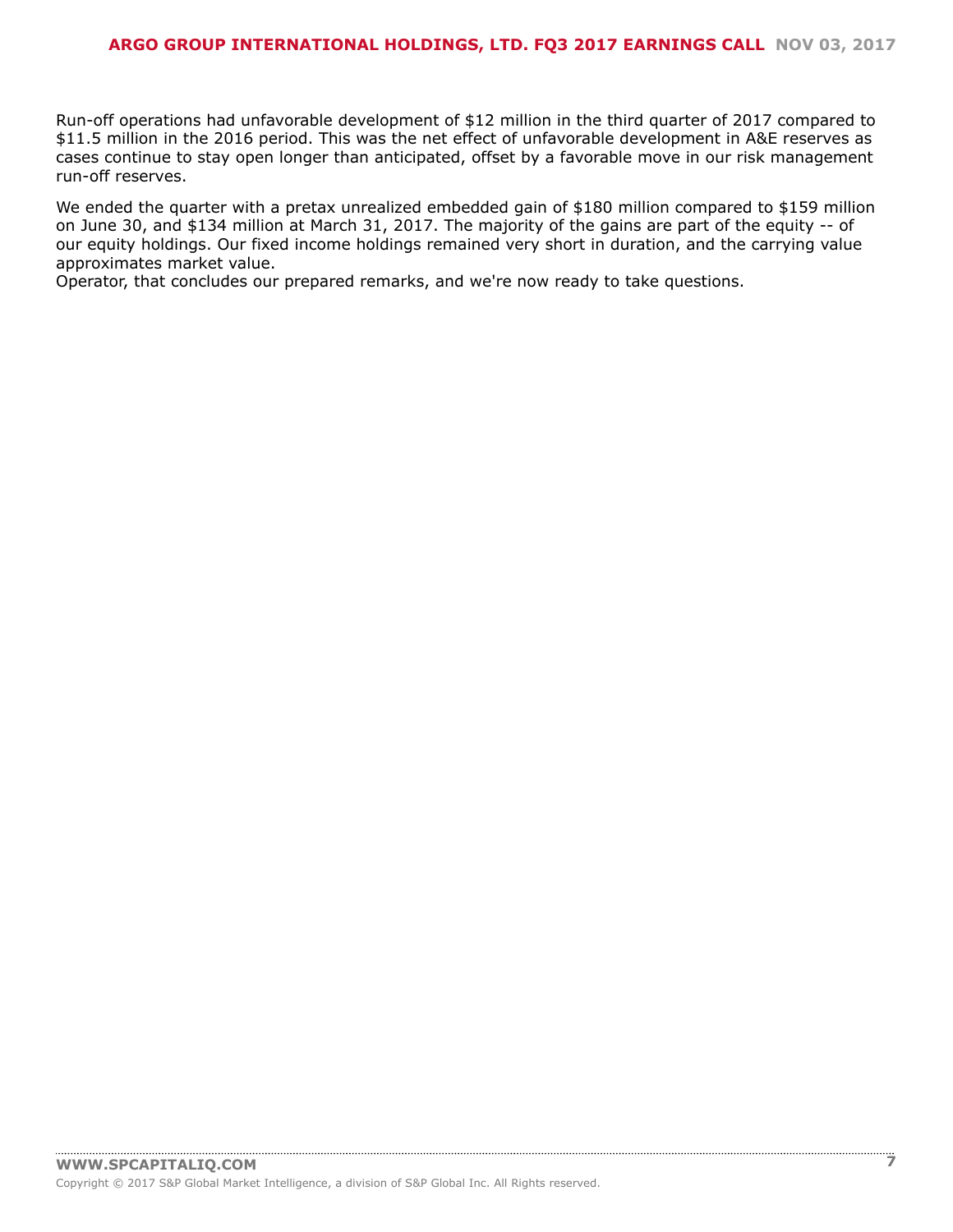### <span id="page-7-0"></span>**Question and Answer** ....................................................................................................................................................................

#### **Operator**

[Operator Instructions] At this time, we have no questions, so I would like to turn the conference back over to Mark Watson for any closing remarks.

Pardon me, we do have a question that just entered in. So the first question will come from Anthony To with KBW.

#### **Anthony To**

*Keefe, Bruyette, & Woods, Inc., Research Division*

Just a broader question. Can you give us an update on your cyber initiatives? And possibly any commentary on the hurdles in respect to this line, and how that has progressed, I guess, from the beginning of the year, and how we move forward?

#### **Mark E. Watson**

*CEO & Director*

Are you referring to the cyber that we offer as a product? Or how we managed cyber for our own risk?

#### **Anthony To**

*Keefe, Bruyette, & Woods, Inc., Research Division*

The product.

#### **Mark E. Watson**

*CEO & Director*

Okay. Well, so we've been offering cyber as a product for over a decade. We continue evolving the product. Most of our -- most of the in-force policies that we have are for small businesses, and I suspect that will continue in the near term. And I say that because I don't think that cyber is adequately priced for larger risks. And I think that as we've seen a number of events happen over the course of the year, I think that the market will continue to get a bit more level set. We're looking at both first-party and thirdparty coverage, and I think that we'll continue evolving our product just like -- just as we do others over the course of the year. But it is one of many products that we offer. It is not the leading product that we're focusing on at the moment. So I would say that's probably a better discussion a year from now than right now.

#### **Anthony To**

*Keefe, Bruyette, & Woods, Inc., Research Division*

Okay. And I guess, lastly, what's your current appetite in writing private flood, given the recent storm activity?

#### **Mark E. Watson**

*CEO & Director*

Well, it depends on the product. I mean, there's some programs that we offer that includes flood and some that we don't -- and some that don't. As long as it's properly priced, we offer it. But given that in the United States, you have the national flood insurance program and other markets for flood, I don't really see us changing our profit -- our product mix too much, to be honest.

#### **Operator**

The next question comes from Matt Carletti with JMP.

**Matthew John Carletti** *JMP Securities LLC, Research Division*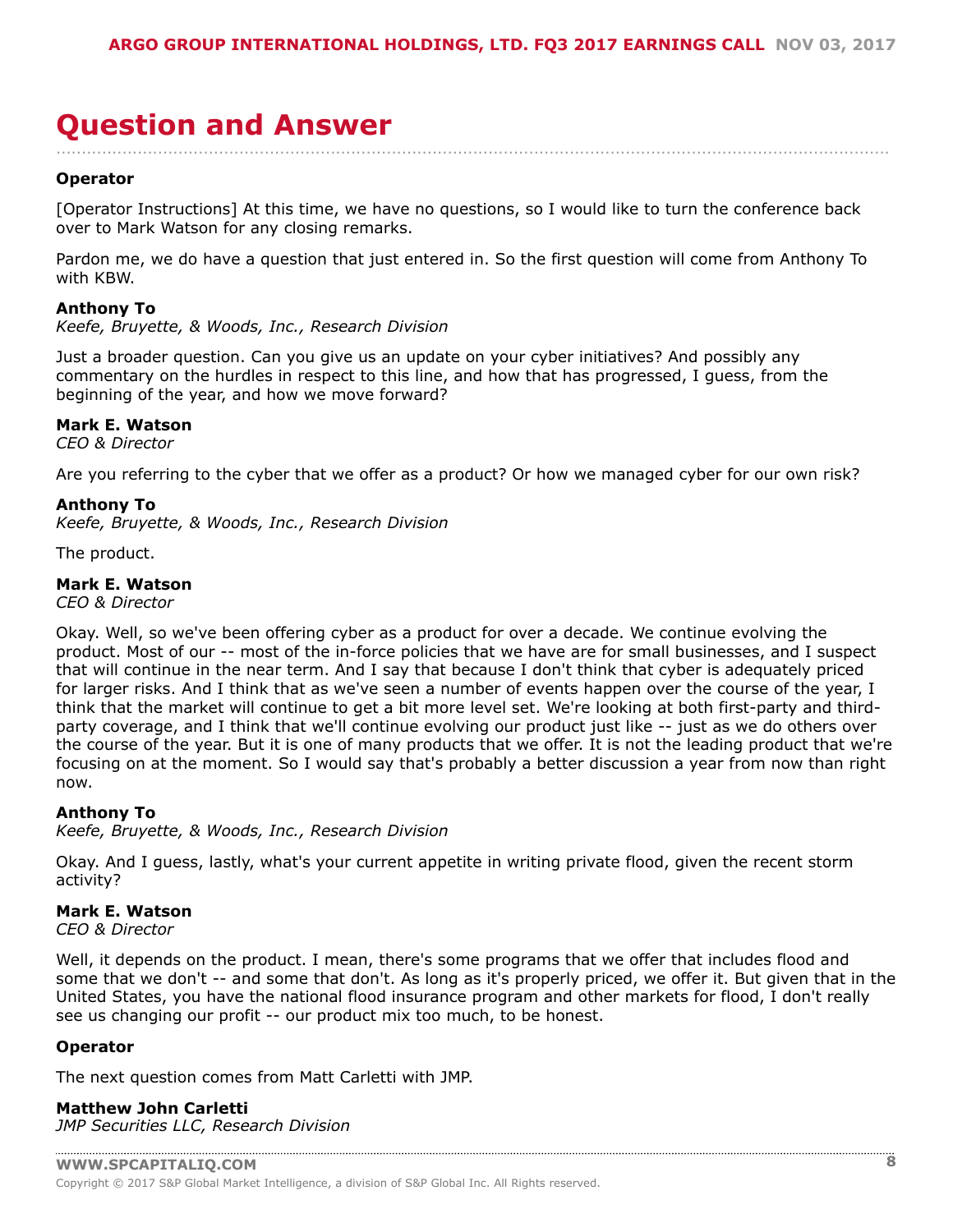Just a couple of questions. Mark, you touched on -- in your opening comments, a bit about consolidating the 2 reinsurance programs: Ariel and the legacy Argo next year. Can you expand on that a little bit? And what sort of follow-on impacts you see that having on how you're looking to structure it in terms of how it may impact earnings volatility and capital needs?

#### **Mark E. Watson**

#### *CEO & Director*

Sure. So going forward, I mean, I'll have -- obviously, we'll have a lot more to say about this on the next call because then we'll have finished what we're working on placing in the marketplace right now. So I can tell you what we expect to do, but we'll see exactly how it plays out over the next -- well, gosh, now we're down to probably 8 weeks. I mention in my remarks at the beginning that because we had acquired Ariel in the first quarter, they had already put their retro program in place and we had already put our reinsurance and retro programs in place as well, and of course, we all keep some risk, net. And it varies from one event to the next. Meaning in the first event, you tend to have your retention at one level, and depending upon how you buy reinsurance, if you structure it in a certain way, sometimes your retention will drop down for second and third events, which was certainly the case with Ariel's Retro Program, given some changes that we made to it over the summer. But we still ended up with 2 different net retentions. Going forward, our expectation is that we will combine as much of our cat exposure into 1 or 2 reinsurance and retro programs that combine at a certain point so that has the effect of giving us one retention per event and presumably, at a lower level than the combined retentions that we had in 2017. So assuming that's the case, then that should lead to lower volatility. So instead of having -- and again, I'm just going to speak generally because it's very different for each event. Now instead of having \$50 million to \$70 million of net retention in any event, it may be that we have \$40 million or \$50 million of net retention next year for each event. So don't hold me to those numbers just yet because it depends on price and terms, but I'm just speaking figuratively. And then, the other thing that I didn't talk about, which I think Jay actually alluded to in his remarks, we also bought a bit of back up cover when we saw all of the activity happening, not because we thought we were running out of cover. In fact, we've got plenty of cover left. But when you have a number of things happen, you always want to make sure you're covered. And given that we hadn't seen how the Ariel Re Portfolio would perform over the year as compared to the Argo Re Portfolio, particularly for earthquakes, which we haven't had one, we thought we'd buy a little bit more backup cover. When you add all of that up, that was another 15-plus million dollars that we probably won't spend in 2018.

#### **Matthew John Carletti**

#### *JMP Securities LLC, Research Division*

Okay. Really helpful. Really appreciate the color. Next question, just -- you guys have been busy this year; you're integrating Ariel, we've obviously seen press releases on hiring some really qualified people to help build some of the products. How should we think about kind of go-forward view on expense ratio? We know there's some to be taken out of Ariel. How will that come in over time? Where do you expect that to go and kind of over what time frame?

#### **Mark E. Watson**

*CEO & Director*

**WWW.SPCAPITALIQ.COM 9** Yes. So Jay mentioned a few things that were impacting the expense ratio this quarter. So take those as a given and let me add. So the other things that are really impacting it are restructuring of our operations this year. So we've made changes in our IT. We've outsourced a substantial portion of IT, but there's a cost associated with that. We finished the outsourcing project in the first quarter of 2018. We've restructured part of -- Jay's restructured part of his finance and accounting shop, so that led to some expenses this quarter. We -- I think we're kind of through trying to see what we can do to streamline our business and take expense out that way. And of course, so we have to finish integrating Ariel, which I think also finishes in the first quarter of 2018. So far, things have gone really well with the integration. We're very happy with what we have acquired. And again, that's people, systems, portfolio. But these things take time and that's always the challenge with an acquisition is being methodical and making sure that you can actually integrate things. And I think that everyone on the team is doing a great job of bringing that together. So there's a lot of [moving](www.capitaliq.com) parts this year, which creates a lot of noise in the numbers. I would expect that to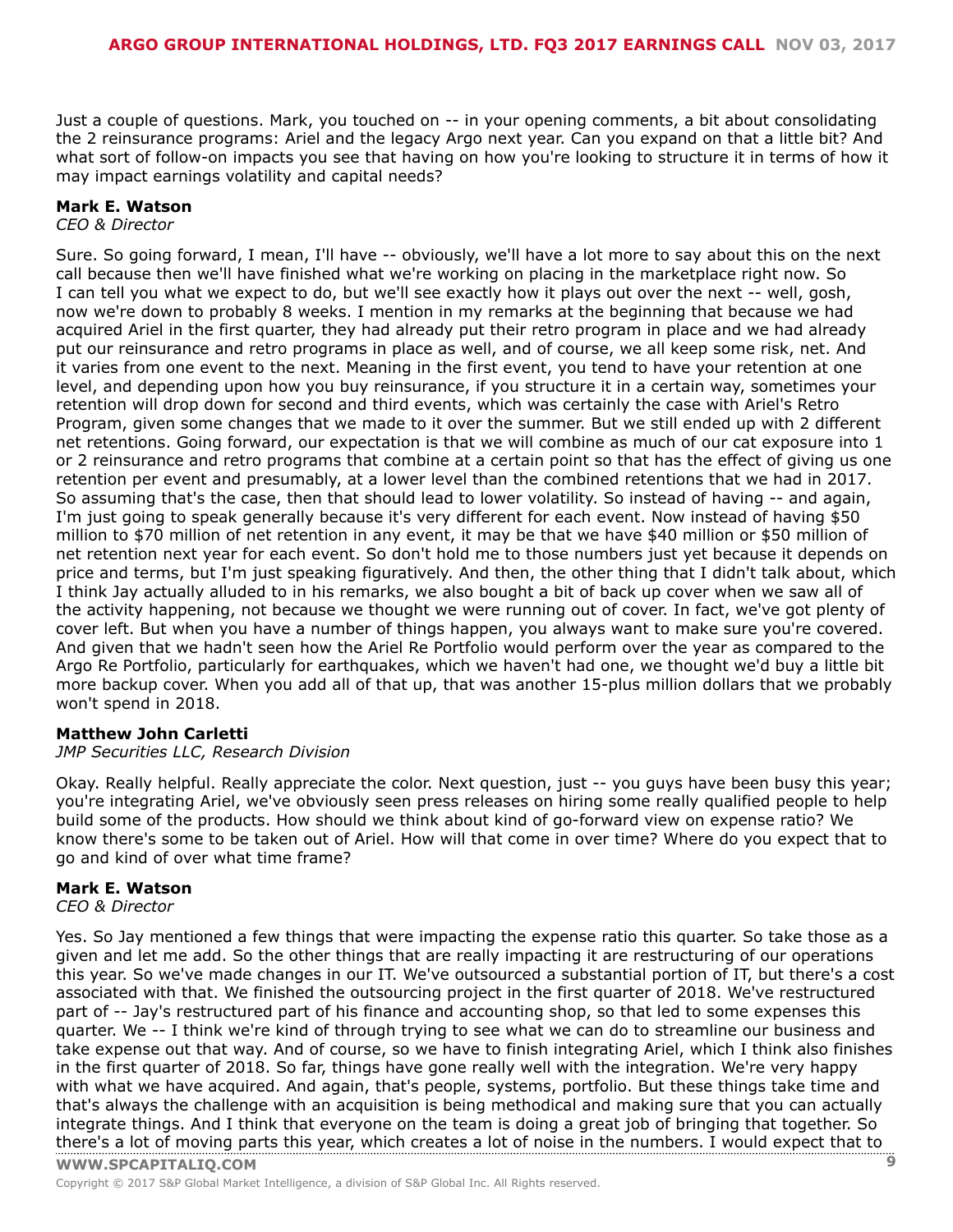start going away in the first quarter of next year a bit. And then, I think that we'll have a lot more visibility to the profitability of the business and the benefits of the changes that we've made this year and the benefits of acquiring Ariel in the second quarter of next year. But we've got all the people we need. Now it's just a question of continuing to execute and pull some -- keep pulling expense out of the business and writing more good profitable business.

#### **Matthew John Carletti**

*JMP Securities LLC, Research Division*

Okay. Great. And then, one last question, kind of became a topic du jour yesterday, just the new tax Bill, and obviously, it's just a proposal and probably will change 20x before anything final. But as it stands kind of the provision in there that talks a bit about kind of shifting internal quota shares basically will be the application for P&C, what are your initial views of that in terms of what the potential impact on Argo might be?

#### **Mark E. Watson**

*CEO & Director*

We've expected this to happen for a decade, but we've also expected interest rates do go up for a decade, too. So we've kept our investment portfolio duration short, and we've also been pretty conservative in how we've used intercompany reinsurance. On average, and I'll just say, on average, the Bermuda company only reinsures about 50% of what's written in the U.S. So we haven't -- we've always underwritten off of 2 pools of capital, whereas other companies that have mainly focused on their Bermuda capital have reinsurance quota shares that could be 80%, 90%. So I don't think it really impacts us very much. If you look at our average, and again, this is only an average effective tax rate is around 20%. So I don't see us really changing how we operate our business very much. And as you point out, the tax, if anything is enacted by Congress and that's a big if, it'll change many times between now and then.

#### **Matthew John Carletti**

#### *JMP Securities LLC, Research Division*

Right. I mean, is there -- on the margin, it sounds like there could even be a scenario where there's potential for benefit in the sense that while you might start paying tax on what's offshored, you lose the excise tax and you're already paying 35% on what's kept domestically and that would drop to 20%. We'd have to shake all that math out, but it sounds like it's not far from where it is.

#### **Mark E. Watson**

*CEO & Director*

That's right. I would say that in anticipation of this years ago, I think we're pretty well hedged from whatever might happen. And so there might be a slight benefit to us on an absolute basis. And relative to our competitors who heavily reinsure their U.S. businesses back to wherever their company is domiciled, I think we're in a much better competitive advantage to them on an after-tax basis.

#### **Operator**

The next question comes from Elyse Greenspan with Wells Fargo.

#### **Elyse Beth Greenspan**

#### *Wells Fargo Securities, LLC, Research Division*

So I have a couple of questions. My first question, I was just hoping to get some additional color, just in terms of the market outlook and how you see the pricing environment developing. What kind of -- what prior cycle would you compare the one that we're heading into to? And how long do you think rates can stay firm? And how is, I guess, Argo positioning itself to take advantage of a firmer commercial lines pricing environment?

#### **Mark E. Watson**

*CEO & Director*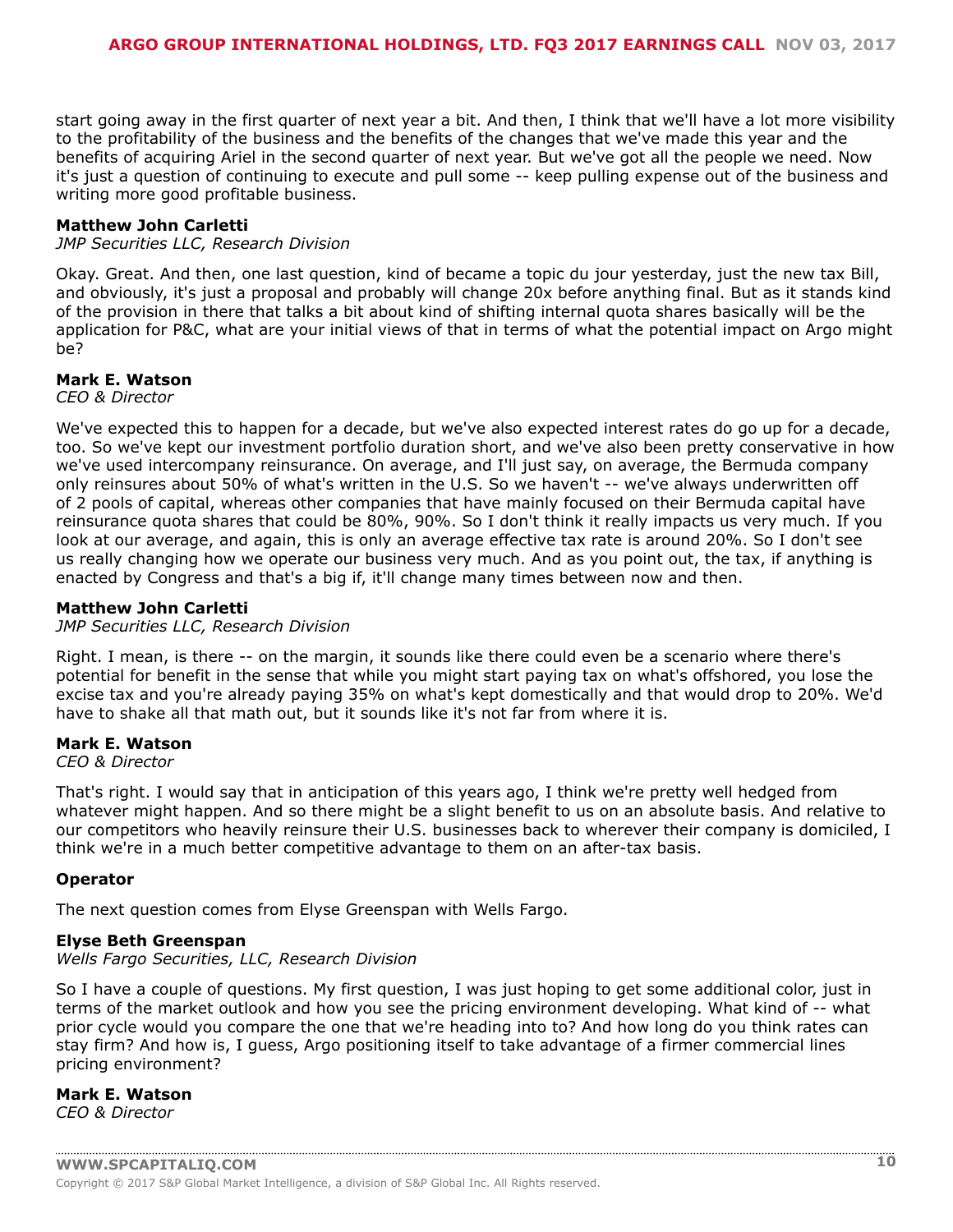So every cycle is a little different. When you look at the aggregate amount of insured losses that the industry has incurred this year, the number that keeps being bantered around is \$100 billion. And that's probably right, which is a pretty big number. We always muse about, well, is it going to be one big event or a series of events, which is, of course, what's happened -- the latter has happened this year. Some programs have been hit pretty hard -- sorry, some property programs have been hit pretty hard. But I think that if you -- and I've said this on previous calls over the last few years, last year's results at an industry level looked pretty good and the year before that, pretty good. But that's because there was an absence of cat activity. And many companies, including ours, had a fair amount or a substantial amount, depending upon the company, of positive prior year coming -- positive prior year development coming through in their financial results. If you stripped out the prior year development, then, on an accident year basis, things were getting pretty thinly priced. And so with the wind blowing multiple times this year and also the earthquake in Mexico, it's pretty clear that market pricing across the board, not just property pricing, is a bit thin. And that's kind of on average. If you look at our financial results -- or sorry, if you look at our loss ratios and that of some of our better competitors, the margins are still pretty good. I mean, our loss ratios are still on average in the 50s. So for us, it's just getting to scale and managing expenses. Which is why I said in my opening remarks, even if pricing doesn't move up, we're still in a position to do well going ahead because of the repositioning that we've had in our portfolio. Having said that, if you're primarily exposed to property cat, particularly if it's in insurance as opposed to reinsurance, then your product is probably pretty well underpriced and it's just -- it's impossible to ignore it anymore. So I can't imagine property pricing not moving up substantially -- excuse me, cat exposed property moving up substantially. But there are other lines of business across the board that I believe are also underpriced, and I think that there has to be a movement across the board to reset pricing to really take into consideration the risk that we're all assuming. So when I add all of that up, this feels a little more like 2001 than it does 2005. In 2005, you saw our property pricing move and it was mainly U.S. property pricing that moved. I think this time, you see more lines moving up than just property, because I think it's just impossible to hide it when the wind blows. I can be more specific, but I hope that gives a sense of what I think will happen.

#### **Elyse Beth Greenspan**

#### *Wells Fargo Securities, LLC, Research Division*

No, that's helpful. And do you think, I guess, how long the kind of firm -- like how long rates stay firm for? Is that just kind of just certain to be depended upon the reinsurance, and how much kind of capital comes back in there? Or how do you think about how long in terms of number of years and renewals and property could stay or continue to increase?

#### **Mark E. Watson**

#### *CEO & Director*

Well, I would say that I have a different answer for property versus the market as a whole. I think that because we all have better risk management tools and processes, we have a better sense for where pricing ought to be. And I think that if you look at the last 6 or 7 years, there hasn't been that much volatility at a market level in pricing. So I don't think you'll see things shoot up like they did in 2001, nor do I think -- nor have we really seen the declines that we saw in the late '90s from the last market cycle. I think there's a little less volatility today than there was then. But as for property, I think that there will be capacity, both the insurance -- or should I say insurance, reinsurance and retro markets. I think that there may be, perhaps, a bit less capital coming in to support retro, but I think there will still be a fair amount. I don't think that you'll see -- I think the new capital coming in will now recognize that, actually, they really are assuming risk. And I think that changes their view of risk, and therefore, the price of risk. So I don't see rates shooting up 1 year and then crashing back down the next. I think it will be a little more disciplined. Now I could be wrong because at the end of the day, market price is controlled by, I would say, either the most aggressive or least intelligent underwriter in the market. And fortunately, I don't think that has been us. But there will always be somebody new coming in and the only way they can differentiate themselves from the rest of us is price. But I don't see that happening this year. I don't see a whole list of new companies coming in to underwrite risk. I think, if there's new capital coming in, it's on the back end in the ILS market, and that's probably to support retro.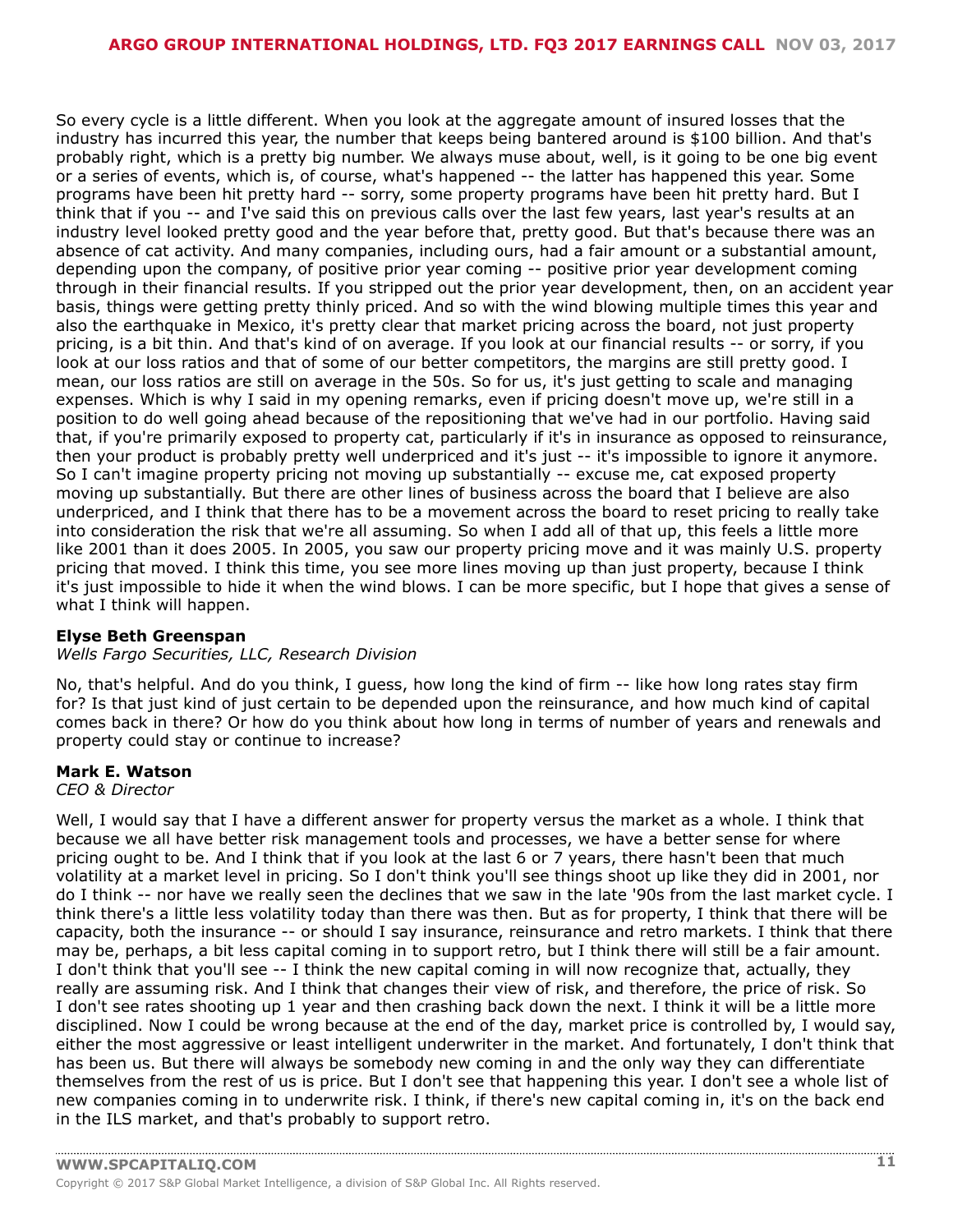#### **Elyse Beth Greenspan**

*Wells Fargo Securities, LLC, Research Division*

And you see that -- so you see all this capital coming in, in terms -- into the retro market you've seen - today? So kind of do you think that the market will fully reload, I'm sorry, just to follow-up to that point?

#### **Mark E. Watson**

*CEO & Director*

No. No, that's okay. Yes. So I wouldn't say all of this capital. I think that when you look at -- let me be more precise. When you look at where capital was eroded, a substantial amount of losses that were incurred by the industry this year found their way into the retro market. So I think that if you had to pick one place where capital needs to be refreshed, it's in the retro market. That's why I was focusing on that. So I think that it comes back in to replace what's gone away, and I don't think there's a new wave of capital coming in. I just think that there will be a handful of new entrants into the marketplace.

#### **Operator**

This concludes our question-and-answer session. I would like to turn the conference back over to Mark Watson, CEO, for any closing remarks.

#### **Mark E. Watson**

*CEO & Director*

Thank you, everyone, for joining our call today. As I mentioned in my opening remarks and as we talked about in the Q&A, there's a lot going on in our industry right now, and I think that we'll all have a lot to talk about at the beginning of the year in February when we report our year-end results.

The thing that I'm most focused on right now is getting our balance sheet set for 2018. As I mentioned in my remarks earlier, I think that all of these events did a really good job of showing ourselves that our balance sheet is very well protected, that we're well positioned in many markets where we operate to move ahead. And I look forward to talking to you all about that in more detail at the end of the fourth quarter, when we talk again in February.

Operator, that concludes my remarks.

#### **Operator**

The conference has now concluded. Thank you for attending today's presentation. You may now disconnect.